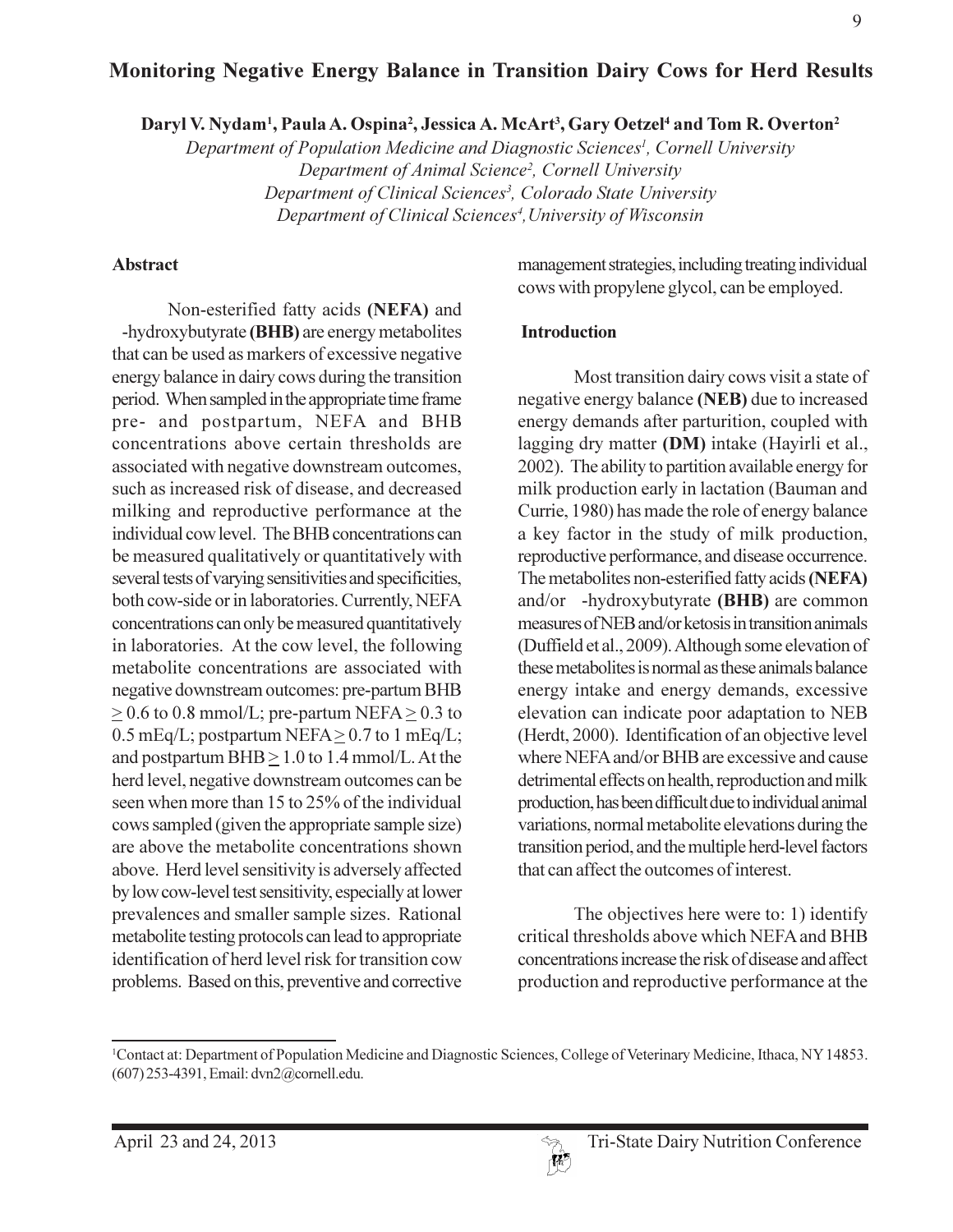individual animal level; 2) investigate the magnitude of these associations in free-stall, total mixed ration (TMR)-fed herds; 3) evaluate herd-level outcomes associated with the proportion of animals sampled which were above NEFA and BHB critical thresholds; 4) evaluate sampling schemes to estimate herd level outcomes; 5) intensively measure the incidence of early lactation subclinical ketosis in high performing herds; 6) identify dry period risk factors for cows that develop ketosis; and 7) evaluate the cost: benefit of various testing schemes for subclinical ketosis and subsequent treatment of positive cows with propylene glycol.

## **Materials and Methods for Multi-Herd Study**

A convenience sample of 104 farms in the Northeast USA were selected to participate in a prospective cohort study. All farms consented to participate, and this study was approved by the Cornell University Institutional Animal Care and Use Committee. To be included in the study, a herd must have: 1) had greater than 250 milking cows, 2) free-stall housing, 3) fed a TMR, and 4) participated in DHIA and/or use Dairy Comp 305 (Valley Ag. Software, 2009).

All farms received a standardized consent form, a survey, and case definitions for diseases of interest. The survey collected information on farm demographics, feeding times in relation to blood collection, voluntary waiting period, and ovulation synchronization protocols. Farm personnel were instructed to document any incident cases of the diseases of interest: displaced abomasum (DA), clinical ketosis (CK), and metritis (MET) and/or retained placenta (RP).

Farms were visited once, and during the farm visit, 2 cohorts of animals were identified: those 14 to 2 days pre-partum and 3 to 14 days postpartum. Within each cohort, convenience samples of 15 apparently healthy animals were evaluated. The evaluation included simultaneous blood collection and body condition scoring (BCS) (Ferguson et al., 1994). Guidelines for blood collection and sample handling were based on previous studies (Stokol and Nydam, 2006). Briefly, a plain evacuated red-top tube was used to collect 10 ml of blood from the coccygeal vein or artery. The sera from the pre-partum cohort were analyzed for NEFA and hemolysis. The sera from animals sampled post-partum were analyzed for NEFA, BHB, and hemolysis. For animals sampled, the incidence of the diseases of interest within 30 days in milk (DIM), time to pregnancy within 70 days post voluntary waiting period, and Mature Equivalent 305 (ME 305) milk at 120 DIM were recorded.

## Data analysis

Statistical analyses of data were performed using SAS version 9.1 (SAS Institute, Inc., Cary, NC 2004) and receiver operator characteristic (ROC) curves were obtained using MedCalc (Schoonjans, 2008). Data from the pre- and postpartum cohorts were analyzed separately. Initially, data was stratified by parity group (parity =1 or  $>1$ ), but if the effect of the predictors on the outcome was similar between the 2 groups, they were pooled in the final analyses.

In summary, the analytical approach was done in 3 stages. The first stage was to identify significant risk factors with a multivariable model where the outcome was the development of any combination of the diseases of interest (DA, CK, MET, and/or RP). During the second stage, the continuous significant predictors from the multivariable model with ROC curves were analyzed to identify critical thresholds for prediction of individual diseases (e.g., DA) and any combination of the diseases. Once the range of critical thresholds predictive of disease was identified, the covariates were treated as categorical variables within this range. In the final stage, the magnitudes of the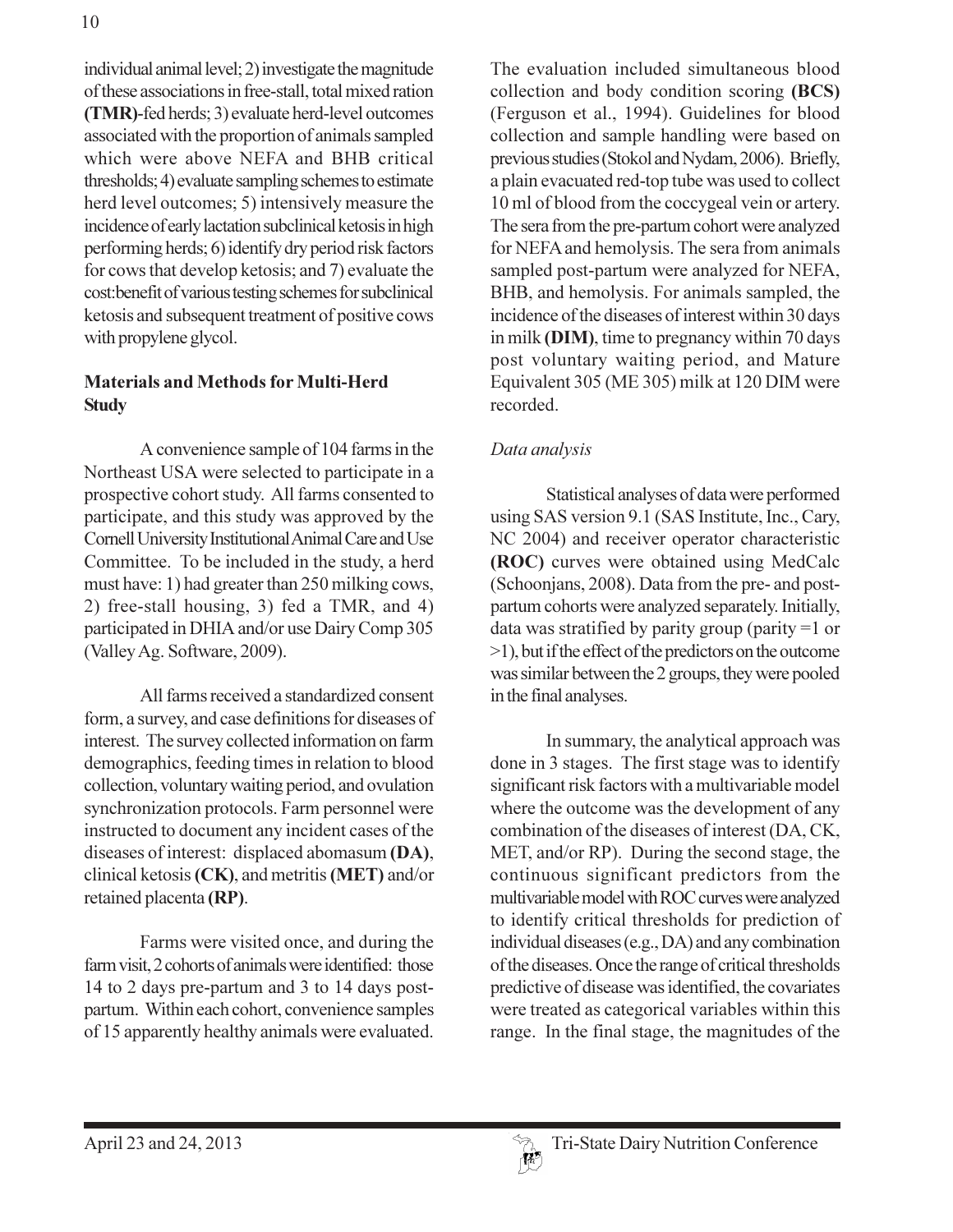associations between these categorical predictors with disease, reproduction, and production were evaluated. For each of these outcomes, 3 full models were evaluated: pre-partum NEFA and covariates; post-partum NEFA, BHB and covariates; and BHB with covariates.

At the herd level, the proportion of animals sampled that were above the critical thresholds was evaluated as the predictor variable and the herd level outcomes were: incidence of DA or CK in sampled animals; herd PR; and average ME 305 from sampled animals.

## Evaluation of significant risk factors

The metabolites NEFA and/or BHB were the main risk factors at this level of analysis and were treated as continuous predictors. Parity, season, BCS, time of blood collection, and all biologically plausible 2-way interactions were evaluated as covariates in the model. They were modeled with PROC GENMOD using a Poisson distribution, a log link function, p-scale option for over-dispersion, and an exchangeable correlation matrix (Spiegelman and Hertzmark, 2005, Ospina et al., 2012). This statistical method allows for clustering of cows within herds (i.e., including herd as a random effect) while adjusting for continuous or categorical covariates. There was no adjustment for varying time spans (offset term) because the length of the time interval at risk was the same for every individual in the sample (Allison, 2007).

## **ROC** curves

The continuous, significant risk factors identified in the multivariable model were evaluated using ROC curves to determine the critical threshold for predicting disease. The point on the ROC curve that has the highest combined sensitivity and specificity was considered the critical threshold. Interpretation of this critical threshold depends on the area under the curve (AUC), such that if the  $AUC > 0.7$ , the test is considered accurate (Swets, 1988).

### Disease risk

Once the critical thresholds for prediction of disease (DA, CK, MET/RP, or any combination) were identified with ROC analysis, the covariates were dichotomized at the critical threshold. The risk of disease, given these categorical covariates, was evaluated with PROC Genmod, using a poisson distribution, log link function, p-scale option for over-dispersion, and an exchangeable correlation matrix (Ospina et al., 2010a).

## Effect on reproduction

The effects of elevated NEFA and/or BHB concentrations on reproductive performance were evaluated with time-to-event analysis (PROC Phreg). Cox proportional hazard models (Cox, 1972) were analyzed accounting for clustering of cows within herds. The covariates were: BCS, parity, and ME 305 milk at 120 DIM. The ME 305 data were dichotomized based on the median production of the pre- or post-partum group. Animals culled before the end of voluntary waiting period were excluded from the analysis and those not pregnant by the end of the follow-up period were right censored. The proportional hazards assumption was checked statistically by evaluating time dependent covariates and non-informative censoring was evaluated with sensitivity analysis (Allison, 2007; SAS Institute, 1995). The categorical metabolite value selected from within the range of critical threshold predictive of disease that resulted in the smallest chance of committing a type I error was kept in the final model (Ospina et  $al., 2010b$ ).

## Effect on milk production

The effects of elevated NEFA and/or BHB concentrations on ME 305 milk were evaluated with

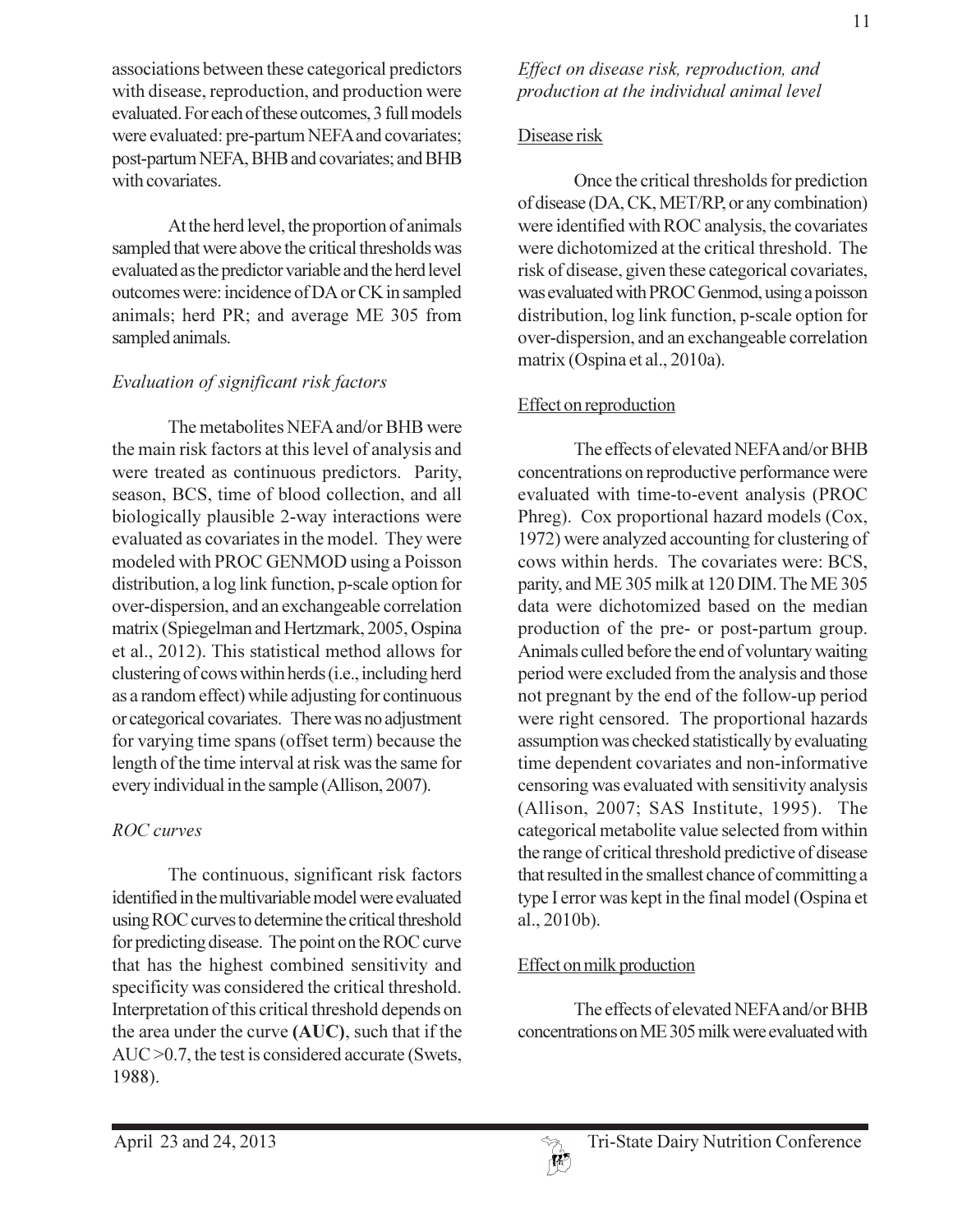mixed effects models with herd as a random effect. The covariates were: BCS, season, and when applicable both parity, and the interaction between parity and the metabolite level. In all models, the metabolites NEFA and BHB were dichotomized and evaluated within the range of values identified as critical thresholds for prediction of disease. The categorical metabolite value that resulted in the smallest chance of committing a type I error was kept in the final model (Ospina et al., 2010b).

### Effect on disease, reproduction and production at the herd level

## The herd alarm level

Once estimates of the metabolite thresholds were established at the individual animal level, the herd alarm level, i.e., the proportion of sampled transition cows per herd with elevated pre-partum NEFA, and postpartum BHBA and NEFA concentrations that were associated with herd-level incidence of diseases, decreased pregnancy rate, and milk production was evaluated. The interaction between parity and the level of the metabolite was evaluated and the analysis was stratified by parity (parity = 1 or > 1) if there was a difference in the effect.

The herd alarm level consists of 2 numbers: 1) the metabolite (NEFA or BHBA) concentration threshold above which detrimental downstream outcomes are most likely to occur and 2) the proportion of animals with metabolite concentrations above this threshold that is associated with herdlevel downstream outcomes. To establish the herdalarm level, both of these parameters were evaluated concurrently. The lowest metabolite concentration and smallest proportion that yielded the smallest chance of committing a type I error and had the largest change in the outcome of interest was kept in the final model (Ospina et al., 2010c). The metabolite concentrations were evaluated within the range identified as critical thresholds associated

with individual-cow health effects (Ospina et al.,  $2010a$ ).

Sampling scheme to estimate herd level outcomes

#### Number of animals to sample

Based on empirical data, further data sets were simulated to estimate herd level sensitivity (HSe), specificity (HSp), and positive/negative predictive value of the herd alarm level for subclinical ketosis. The true prevalence of the condition was evaluated at several levels, starting with a very conservative 10% and up to 40%. These analyses were performed using formulas presented by Martin et al. (1992). The critical threshold used to decide whether a herd was positive was 15%, and the BHB concentration was  $>12$  mg/dL (which is approximately equal to 1.2 mmol/L).

#### **Results of Multi-Herd Study**

#### Study population

Of the 104 herds, 4 were excluded from the study due to missing data. The 2758 cows from the remaining 100 herds were included in the study, and of these cows, 1440 were sampled pre-partum (35% heifers and 65% cows) and 1318 were sampled post-partum (37% heifers and 63% cows). The number of milking cows per herd averaged 840.

## Multivariable analysis

In the 3 multivariable models, the metabolites were the only significant predictors of any of the diseases of interest: pre-partum NEFA  $(P=0.028)$ , post-partum NEFA  $(P=0.0005)$ , and when BHB was the only main predictor in the model  $(P = 0.005)$ , it was also the only significant predictor. No other covariate or interaction term in any of the 3 multivariable models had a P-value  $< 0.10$ .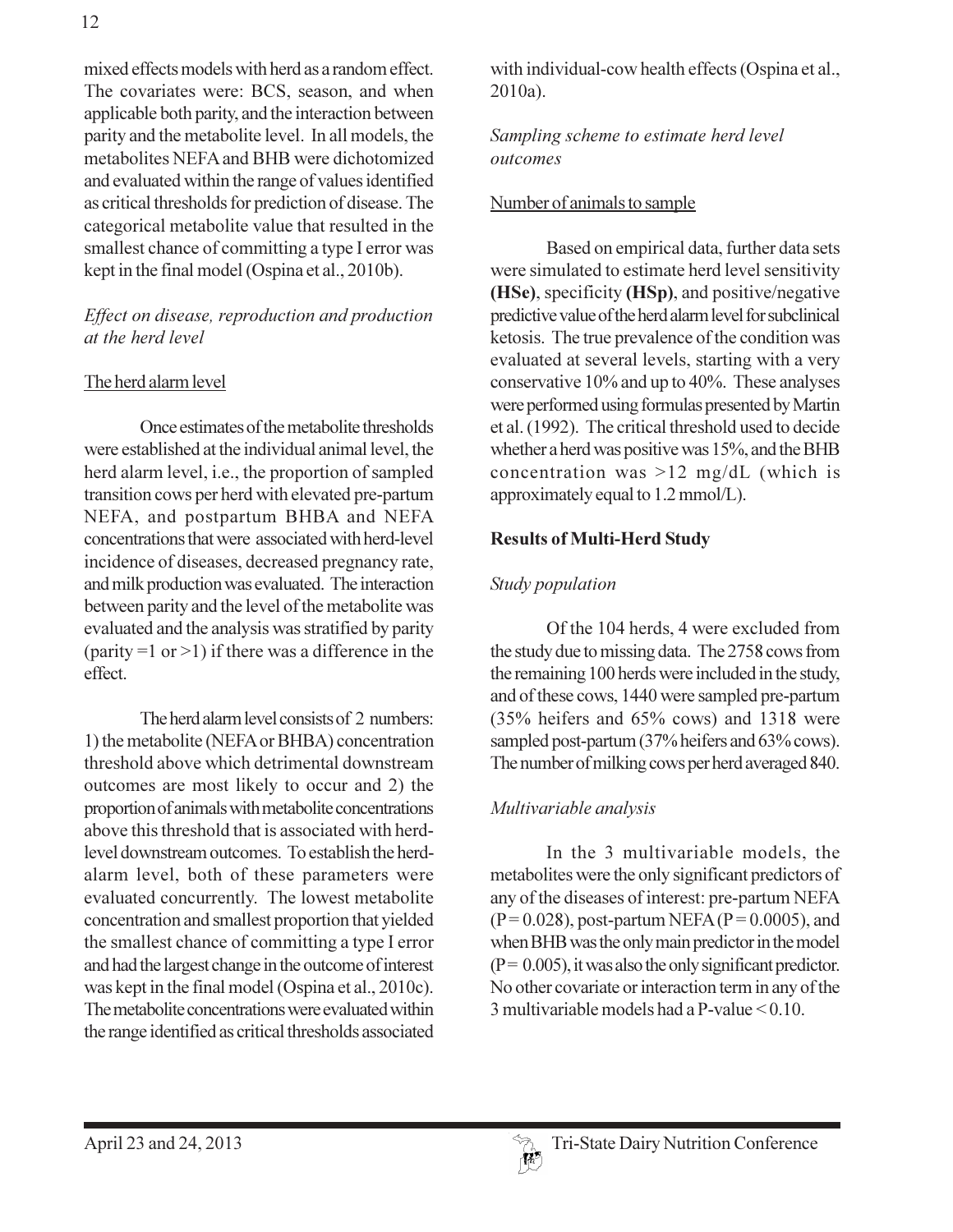## ROC-critical thresholds for prediction of disease

The critical thresholds identified with ROC analysis are summarized in Table 1 with their AUC values. Briefly, the NEFA critical thresholds for predicting any of the diseases of interest in the preand post-partum cohort were 0.29 and 0.6 to 0.7 mEq/L, respectively and the BHB critical threshold was 10 to 12 mg/dL. Figure 1 is a graphical representation of an ROC curve with DA as the outcome and concentrations of post-partum NEFA as the test.

## Risk of disease

The risk of disease based on NEFA and BHB concentrations greater than or equal to critical thresholds are also summarized in Table 1. For example, experiencing elevated metabolite levels post-partum increased the risk of developing a DA by up to 10 times, and elevated levels of post-partum NEFA contributed the greatest risk of disease development.

## Effect on reproduction

Table 2 summarizes the results of elevated metabolite levels on reproduction with estimates for metabolites and significant covariates reported. Animals with elevated metabolite levels (within the range identified as predictors of disease) took longer to get pregnant; the hazard ratio for pregnancy within 70 days post-voluntary waiting period decreased. Figure 2 is a graphical representation of a Kaplan-Meier curve, where animals with elevated pre-partum NEFA levels took longer to get pregnant.

## Effect on production

The results of elevated metabolite concentrations are reported separately for heifers and cows sampled post-partum because the effect of the elevated metabolite thresholds on ME 305

milk was different between these 2 groups. Generally, elevated metabolite levels predicted a decrease of several hundred kilograms of ME 305 milk; however, in heifers sampled post-partum, elevated metabolite concentrations predicted an increase in ME 305 milk. The results of this analysis are summarized in Table 3 with metabolite results and significant covariates reported.

# Herd alarm levels

Table 4 summarizes the herd alarm levels, i.e., the proportion of animals sampled with NEFA or BHB concentrations above which negative downstream outcomes are more likely. The outcomes evaluated were: DA and CK incidence in sampled animals; pregnancy rate at the herd level; and ME 305 milk based on 4 test days. If more than 15% of the animals sampled had NEFA or BHB concentrations above the threshold, herds had an increase in disease, decrease in pregnancy rate, and decrease in ME 305 milk compared to herds that were below the herd alarm level.

# Herd level sampling

The HSe and HSp are very sensitive to the true prevalence of the condition of interest, the number of animals tested, and the critical threshold used to decide whether a herd is positive. Given a 15% cut-point for calling a herd positive, the HSe increases as the herd true prevalence increases, but it is largest when the sample size is 15. The Hsp does not depend on the underlying true prevalence; however, it is affected by the cut-point used to call a herd positive. Both the HSe and HSp are above 0.90 when the true prevalence is  $\geq$  0.3, 15 animals are sampled, and the cut-point for calling the herd positive is  $\geq 2$  animals with NEFA or BHB concentrations above the cut-point.

The herd predictive value positive  $(HPV+)$ and herd predictive value negative (HPV-) depend on the HSe, Hsp, and both the within and between

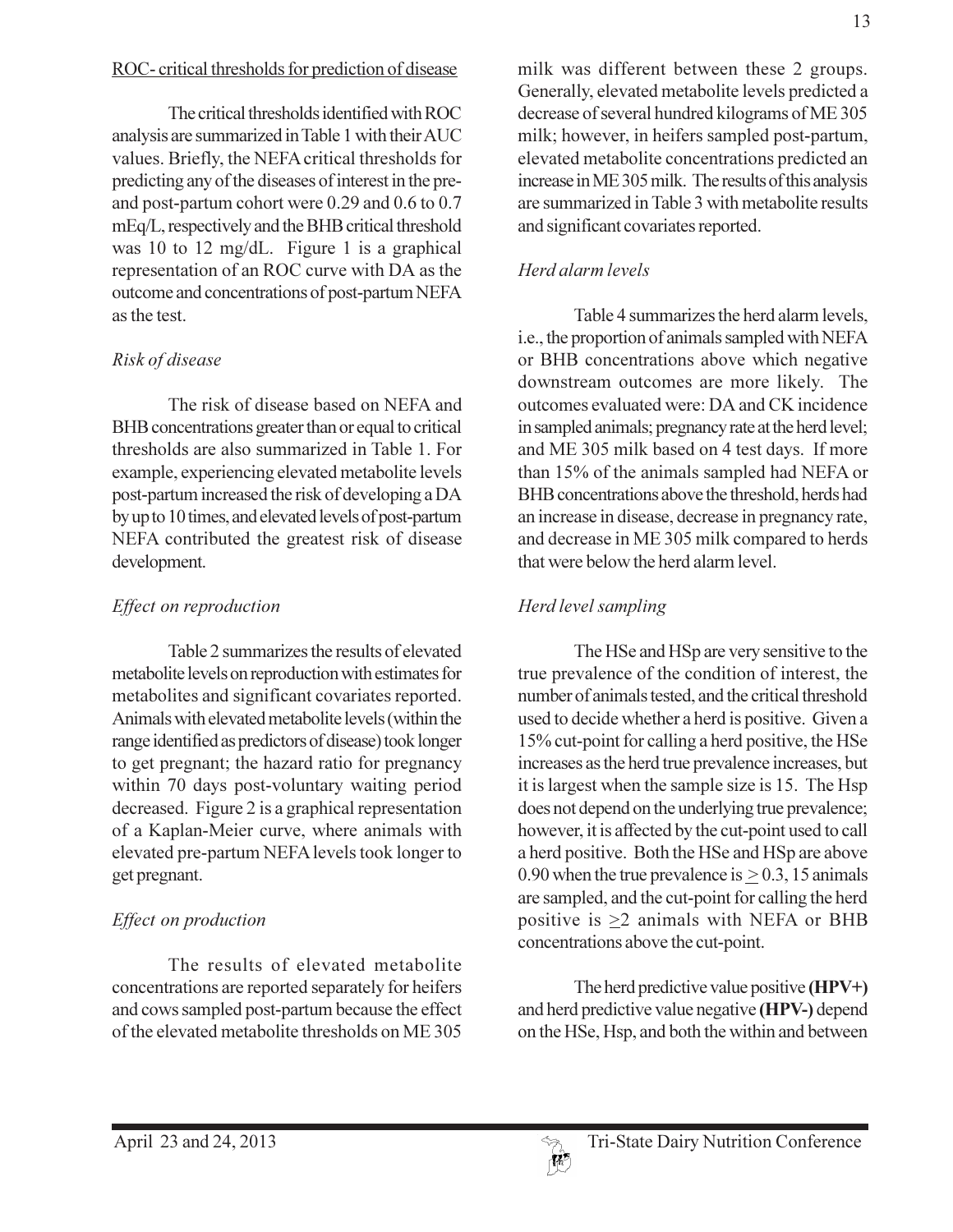herd prevalence. The HPV+ increases as the sample size and cut-point used to determine whether a herd is positive increases, and it is  $> 0.90$  when the true within herd true prevalence is  $\geq$  0.30, regardless of between herd prevalence. The HPV-increases as within herd prevalence increases, but it generally decreases as the prevalence of positive herds increases. The HPV- is most sensitive to this change when the within herd true prevalence is  $\leq 0.30$ . Both the HPV+ and HPV- are above  $0.90$  when both the within herd true prevalence are  $> 0.30$  and 15 animals are sampled.

## **Conclusions From Multi-Herd Study**

The work to this point demonstrates that excessive NEB (as measured by NEFA and BHB concentrations) in the transition period are strong predictors of clinical disease, and negative reproductive and productive performance in cattle from free-stall, TMR-fed dairy herds averaging 840 milking cows. The magnitude of the association between elevated NEFA and/or BHB and diseases of interest, measured by risk ratios, was large (range: 2.0 to 10 times more likely to get a metabolic disease when preceded by elevated NEFA or BHBA). The effects of elevated metabolite levels on reproduction decreased the hazard of pregnancy within 70 days post-voluntary waiting on average by 20%, with parity as the only other significant covariate (cows took longer to get pregnant than heifers). Milk production showed mixed results, and although further investigation about homeorhesis in heifers is warranted, there was strong evidence of significant ME 305 milk loss in cows sampled post-partum and all animals in the pre-partum cohort. When evaluated at the herd level, high levels of NEFA and BHBA were detrimental to milk production in heifers. The herd alarm levels for the concentration above which detrimental outcomes were likely were similar to individual animal levels, and the proportion of animals was on average only 15%. When evaluating herd level factors associated with sampling, it appears that at least 15 animals in

that at-risk group should be sampled. It is important to note that these herds were not chosen to participate in the study due to any issues with metabolic disease. Within herds, only cows that appeared healthy were sampled, i.e., in order to be included in the study, a cow could not have already developed a DA, CK or MET. Despite these selection criteria, the prevalence of herds above the herd alarm level was 40%. Being above the herd alarm level means that more than 15% of sampled animals had BHB concentrations  $> 1.2$  mmol/L. The distribution of herds having a given percent of sampled animals above the cow-cut point of 1.2 mmol/L is in Figure 3.

Management programs focused on minimizing the risk of these diseases and minimizing negative effects of decreased reproductive and productive performance may consider the following as general guidelines for monitoring NEFA and BHB concentrations in cattle: at least 15 animals should be sampled to determine if more than 15% of the animals sampled have NEFA concentrations  $\geq 0.3$ mEq/L for cattle 14 to 2 days pre-partum; and NEFA concentrations  $\geq$  0.6 mEq/L and BHB $\geq$ 12 mg/dL for those 3 to 14 days post-partum.

## **Introduction to Intensive Study of High Performing Herds**

Some amount of both NEFA and BHB are normal in early lactation ruminants; however, excessive amounts of either can lead to increased risk of disease, decreased reproductive performance, and decreased milk production. When compared to NEFA, ketone monitoring and evaluation can be less expensive and more practical, even though NEFA concentrations are a bit more predictive. Additionally, some cow-side ketone tests also offer a high degree accuracy. The most common fluids used for ketone tests, presented in order of increasing accuracy, are: urine (e.g. Ketostix®), milk (e.g. KetoTest<sup>™</sup>), and blood (e.g. Precision Xtra™ Meter). The blood meter, a hand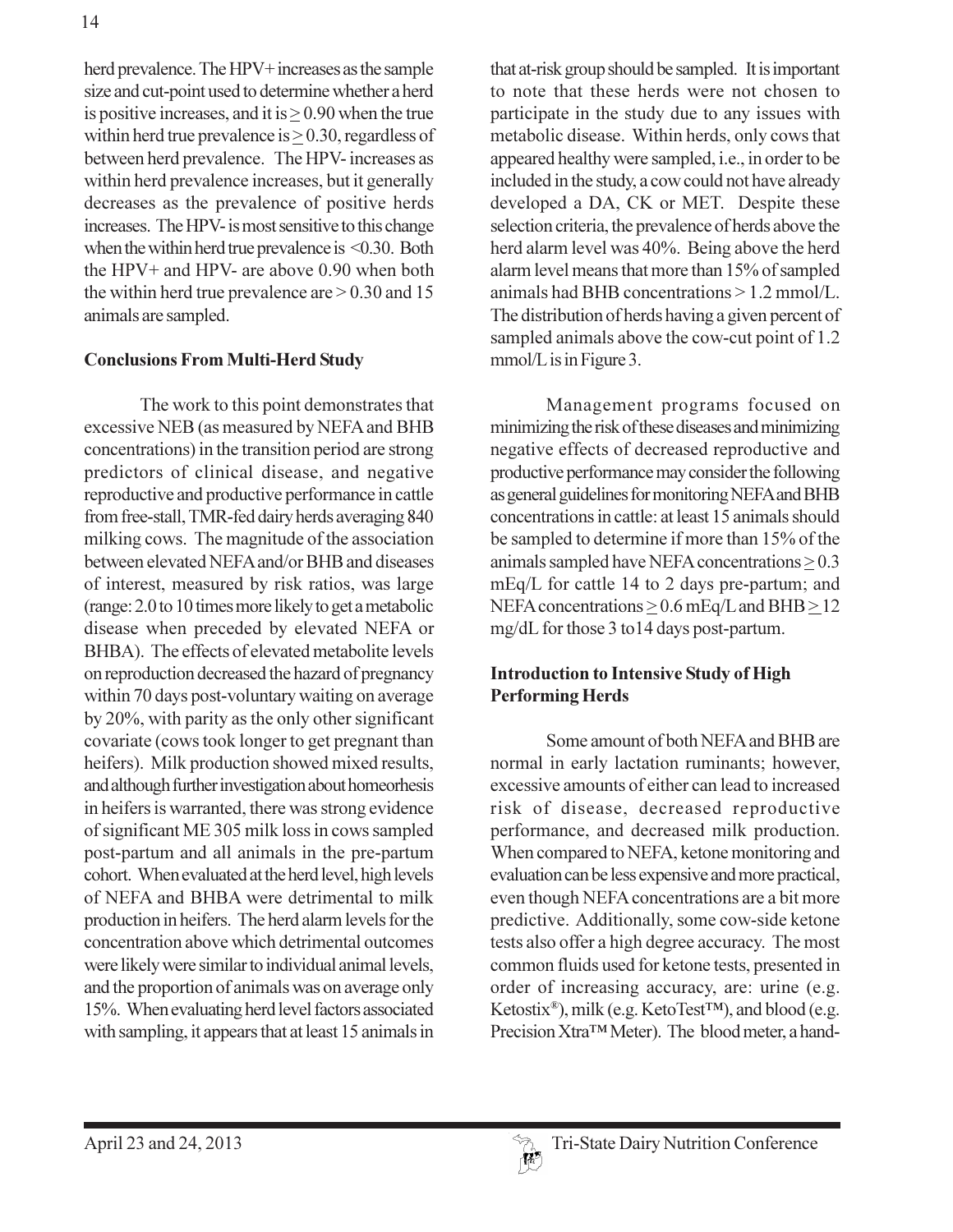held device originally designed for use in humans with diabetes, costs about \$30, and the test strips cost around \$1.50 per sample when purchased through your veterinarian. This test is very accurate (>96% sensitivity and 99% specificity) and gives a cow-side answer in about 10 seconds.

Prevalence estimates existing cases of disease - it is like a snapshot in time. In the above mentioned study, prevalence was used to evaluate the effect of subclinical ketosis (SCK) on herd performance. Estimating herd prevalence can be done very quickly, and it is recommended to sample at least 15 to 20 healthy animals between 3 to 14 DIM and record how many of the animals sampled have BHB concentrations  $> 1.2$  mmol/L. For example, if 20 animals are sampled and 4 have a BHB concentration  $\geq 1.2$  mmol/L, then the prevalence is  $20\%$  (4/20), and the herd is considered to be at increased risk for the negative downstream outcomes mentioned previously.

Although prevalence is a very useful measurement, the incidence of a condition sometimes gives different information. Incidence is defined as the number of cows that develop a new case of SCK divided by all the animals at risk. If, for example, 15 cows within a group of 50 sampled cows develops a new case of SCK sometime from 3 to 16 DIM, the incidence is  $30\%$  (15/50). The incidence of SCK is approximately twice the prevalence.

#### **Results and Discussion of Intensive Study in High Performing Herds**

A more recent study by researchers at Cornell and the University of Wisconsin followed 1,717 cows from 3 to 16 DIM in 4 free-stall, TMR fed herds (McArt et al., 2011, 2012b). Using the Precision Xtra meter, all cows that calved within the study period were monitored for SCK, defined as a BHB concentration of 1.2 to 2.9 mmol/L. Cows were tested on Mondays,

Wednesdays, and Fridays, and given this testing scheme, each cow was sampled 6 times, beginning at 3, 4, or 5 DIM and ending on 14, 15, or 16 DIM. The highest incidence of SCK occurred at 5 DIM, with 75% of cows that developed SCK testing positive for the first time from 3 to 7 DIM (Figure 4). Cows that tested SCK positive from 3 to 7 DIM were over 6 times more likely to develop a DA, 4.5 times more likely to be removed from the herd, 0.7 times as likely to conceive to first service, and made almost 5 lb/day milk per cow for the first 30 DIM than cows first testing SCK positive between 8 and 16 DIM. Thus, it is important to identify these SCK cows early in lactation in order to reduce the risk of negative downstream events.

The above study also looked at risk factors in dry cows to help predict which cows went on to develop ketosis between 3 and 5 DIM, as most cows first develop SCK during this time, and as mentioned above, these cows are at a higher risk for negative events than cows first developing SCK later in lactation (McArt et al., 2012c). Cows with pre-calving NEFA  $\geq$  0.30 mEq/L were almost 2 times more likely to develop ketosis than cows with NEFA < 0.30 mEq/L; similarly, cows birthing male calves were 1.8 times more likely to develop ketosis than cows birthing female calves. In addition, cows with a calving ease  $\geq$  3 on a scale of 1 to 5 were 2.6 times more likely to develop ketosis than cows with a calving ease  $\leq$  3, cows that gave birth to a dead calf were 2.2 times more likely to develop ketosis than cows that gave birth to a live calf, and  $parity \ge 3$  cows were 3 times more likely to develop ketosis than their younger herdsmates. Thus for herds that choose to focus their ketosis testing rather than test all fresh cows, special attention should be paid to cows with high pre-calving NEFA, older cows, and cows that have had difficulty birthing.

The same study evaluated the benefits of daily oral drenching of propylene glycol in cows diagnosed with SCK (McArt et al., 2011, 2012a). The first time a cow tested positive for SCK she

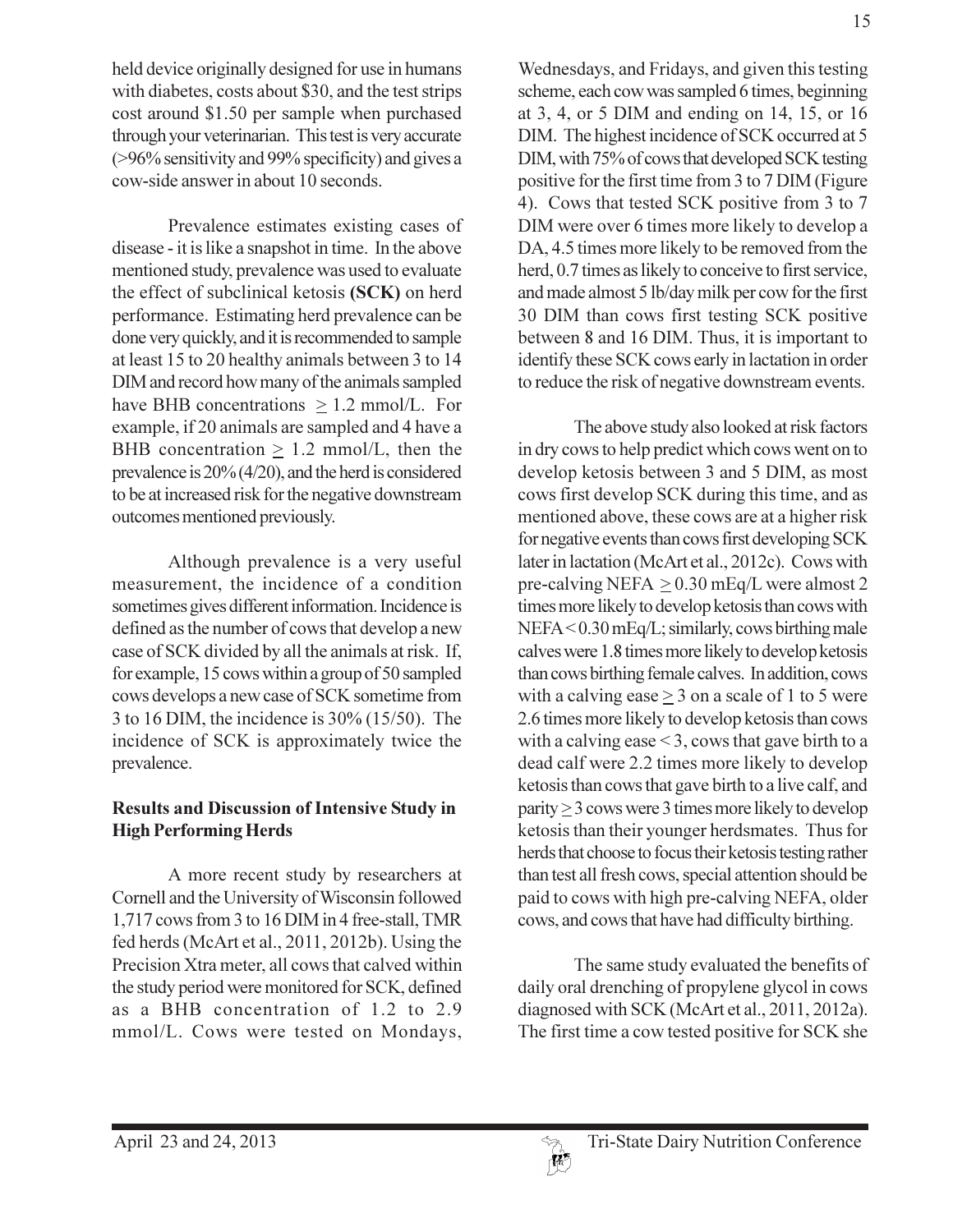was randomized to either the treatment group where she received  $300 \text{ mL}$  (10 oz) of propylene glycol by oral drench once daily until she tested  $\leq 1.2$ mmol/L or the control group where she was not given propylene glycol. Most cows were treated for 5 days. The SCK positive cows treated with propylene glycol were almost half as likely to develop a DA, half as likely to be removed from the herd, and on some farms, made more milk (3 lb/day/cow) in early lactation than SCK cows not given propylene glycol. In addition, SCK cows treated with propylene glycol were more likely to conceive at first service. Based on this study and the expected duration of SCK, treatment of SCK positive cows with a 5 day course of daily propylene glycol drenching is suggested.

A partial budget was developed to assess the benefit:cost ratio of different SCK testing scenarios and treatment with propylene glycol. On a herd level, the most cost-effective method depends on the herd SCK incidence. This analysis evaluated 4 different testing and treatment strategies at varying herd SCK incidences. Results indicate that at herd SCK incidences above 50%, blanket treatment of all fresh cows with 5 days of oral propylene glycol starting at 5 DIM is the most costeffective strategy. At incidences between 15 and 50%, testing cows that are 3 through 9 DIM 2 days per week (e.g. Mondays and Thursdays) and treating SCK positive cows with 5 days of oral propylene glycol is the most cost-effective strategy; although testing all cows that are 3 through 16 DIM one day per week (e.g. Mondays) will also provide a positive return on investment. For a herd with a 40% incidence of SCK that freshens 1,000 cows per year, choosing to test cows 2 days per week and treating the positives will benefit \$10,000 to \$25,000 per year.

It may be easier to first conduct a SCK prevalence test (sample 15 to 20 cows) on a herd in order to approximate the herd incidence and determine the best testing and treatment plan. For those herds with an estimated incidence greater than 50%, where blanket treatment with PG is initiated, repeated prevalence testing may be necessary after management changes are implemented to determine if treating all fresh cows remains the best option. For herds with an incidence from 15 to 50%, either the one day per week or 2 day per week testing strategies will allow for repeated monitoring of herd incidence; however, it is important to remember that herds that choose to test cows from 3 to 9 DIM should assume that they are only identifying 80% of the cows that will develop SCK between 3 and 16 DIM. Repeated incidence or prevalence testing is recommended in order to evaluate changes in transition cow management and allow appropriate adjustment of farm SCK testing and treatment protocols. Remember the goal is to not treat many, if any, cows with propylene glycol, but rather have transition cow management strategies in place such that the prevalence of SCK is lower than 15%.

## **Conclusion of Intensive Study in High Performing Herds**

In well managed TMR fed freestall herds in the northeast and upper Midwest, the incidence and thus prevalence of SCK is high. The SCK is a condition not recognized clinically until it predisposes cows and herds to higher incidences of transition cow diseases, lower milk production, and lower milk production. Thus, it is a costly condition. Work with your management team to develop a testing strategy to assess your level. Treating SCK cows with propylene glycol is cost effective in almost all scenarios until preventive management strategies can be put in place.

## **References**

Allison, P.D. 2007. Logistic regression using the SAS System: Theory and Application. SAS Inst., Inc., Cary, NC.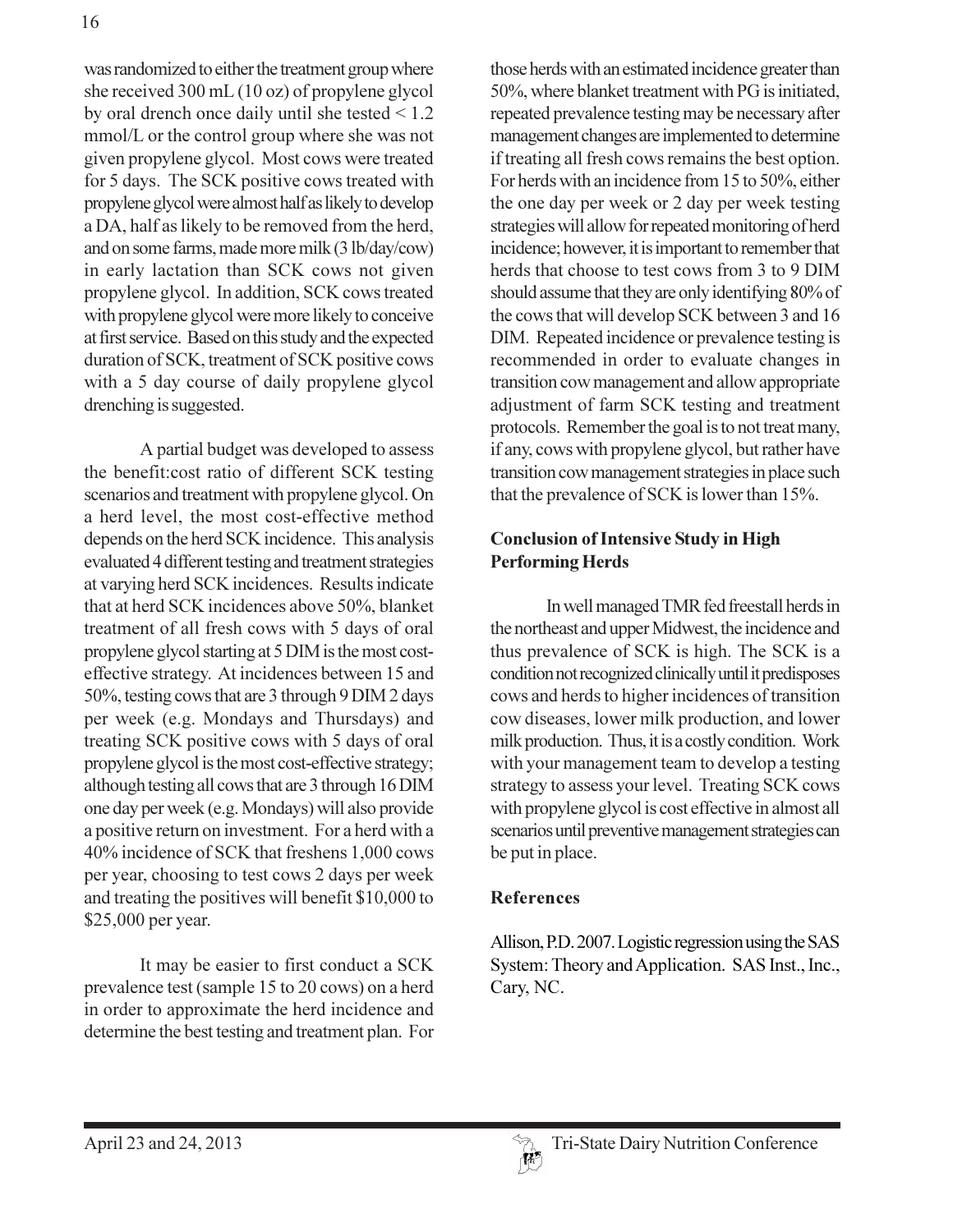Bauman, D.E., and W.B. Currie. 1980. Partitioning of nutrients during pregnancy and lactation: A review of mechanisms involving homeostasis and homeorhesis. J. Dairy Sci. 63:1514-1529.

Cox, D. 1972. Regression models and life-tables. Journal of the Royal Statistics Society Series B. 34:187-220.

Duffield, T.F., K.D. Lissemore, B.W. McBride, and K.E. Leslie. 2009. Impact of hyperketonemia in early lactation dairy cows on health and production. J. Dairy Sci. 92:571-580.

Ferguson, J.D., D.T. Galligan, and N. Thomsen. 1994. Principal descriptors of body condition score in Holstein cows. J. Dairy Sci. 77:2695-2703.

Hayirli, A., R.R. Grummer, E.V. Nordheim, and P.M. Crump. 2002. Animal and dietary factors affecting feed intake during the prefresh transition period in Holsteins. J. Dairy Sci. 85:3430-3443.

Herdt, T.H. 2000. Ruminant adaptation to negative energy balance: Influences on the etiology of ketosis and fatty liver. Vet. Clin. North Am. Food Anim. Pract. 16:215-230.

Martin, S.W., M. Shoukri, and M.A. Thorburn. 1992. Evaluating the health status of herds based on tests applied to individuals. Prev. Vet. Med. 14:33-43.

McArt, J.A.A., D.V. Nydam, and G.R. Oetzel. 2012a. A field trial on the effect of propylene glycol on displaced abomasum, removal from herd, and reproduction in fresh cows diagnosed with subclinical ketosis. J. Dairy Sci. 95: 2505-2512.

McArt, J.A.A., D.V. Nydam, and G.R. Oetzel. 2012b. Epidemiology of subclinical ketosis in early lactation dairy cattle. J. Dairy Sci. 95: 5056-5066. McArt, J.A.A., D.V. Nydam, and G.R. Oetzel. 2012c. Dry period and parturient predictors of early lactation hyperketonemia in dairy cattle. J. Dairy Sci. 96: 198-209.

McArt, J.A.A., D.V. Nydam, P.A. Ospina, and G.R. Oetzel. 2011. A field trial on the effect of propylene glycol on milk yield and resolution of ketosis in fresh cows diagnosed with subclinical ketosis. J. Dairy Sci. 94: 6011-6020.

Ospina, P.A., D.V. Nydam, and T.J. DiCiccio. 2012. The risk ratio, an alternative method to the odds ratio for estimating the association between multiple risk factors and a dichotomous outcome. J. Dairy Sci. 95:2576-2584.

Ospina, P.A., D.V. Nydam, T. Stokol, and T.R. Overton. 2010a. Evaluation of nonesterified fatty acids and  $\beta$ hydroxybutyrate in transition dairy cattle in the northeast USA. Critical thresholds for prediction of clinical diseases. J. Dairy Sci. 93:546-554.

Ospina, P.A., D.V. Nydam, T. Stokol, and T.R. Overton. 2010b. Association between the proportion of sampled transition cows with increased nonesterified fatty acids and betahydroxybutyrate and disease incidence, pregnancy rate, and milk production at the herd level. J. Dairy Sci. 93:3595-3601.

Ospina, P.A., D.V. Nydam, T. Stokol, and T.R. Overton. 2010c. Associations of elevated nonesterified fatty acids and beta-hydroxybutyrate concentrations with early lactation reproductive performance and milk production in transition dairy cattle in the northeastern United States. J. Dairy Sci. 93:1596-1603.

SAS Institute. 1995. SAS/STAT User's Guide. SAS Inst., Inc., Cary, NC.

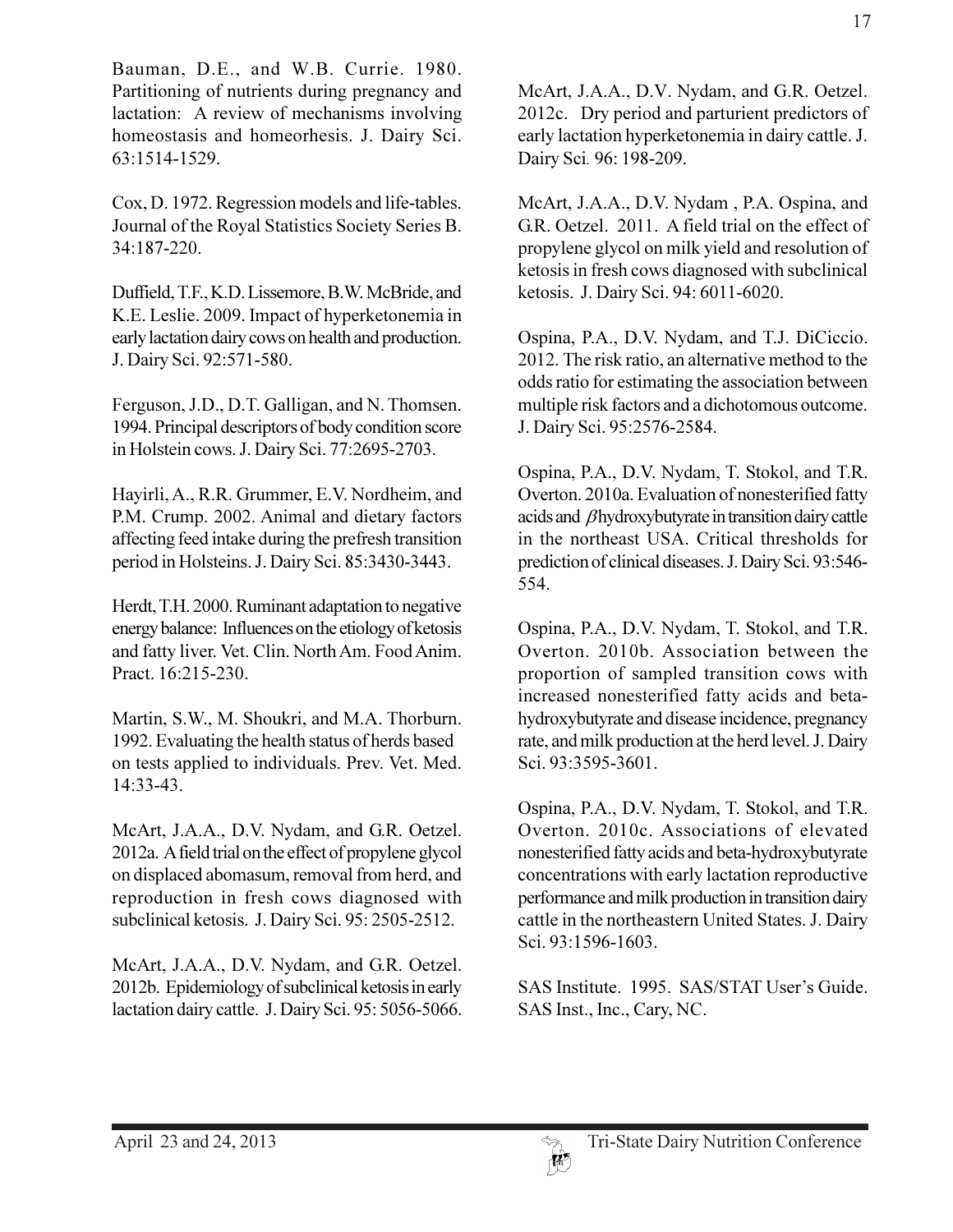Schoonjans, F. 2008. Med-calc software. broekstraat 52, 9030 Mariakerke, Belgium.9.5.2.0

Spiegelman, D., and E. Hertzmark. 2005. Easy SAS calculations for risk or prevalence ratios and differences. Am. J. Epidemiol. 162:199-200.

Stokol, T., and D.V. Nydam. 2006. Effect of hemolysis on nonesterified fatty acid and betahydroxybutyrate concentrations in bovine blood. J. Vet. Diagn. Invest. 18:466-469.

Swets, J.A. 1988. Measuring the accuracy of diagnostic systems. Science 240:1285-1293.

Valley Ag. Software. 2009. K St. Tulare California 93274. Dairy Comp 305.

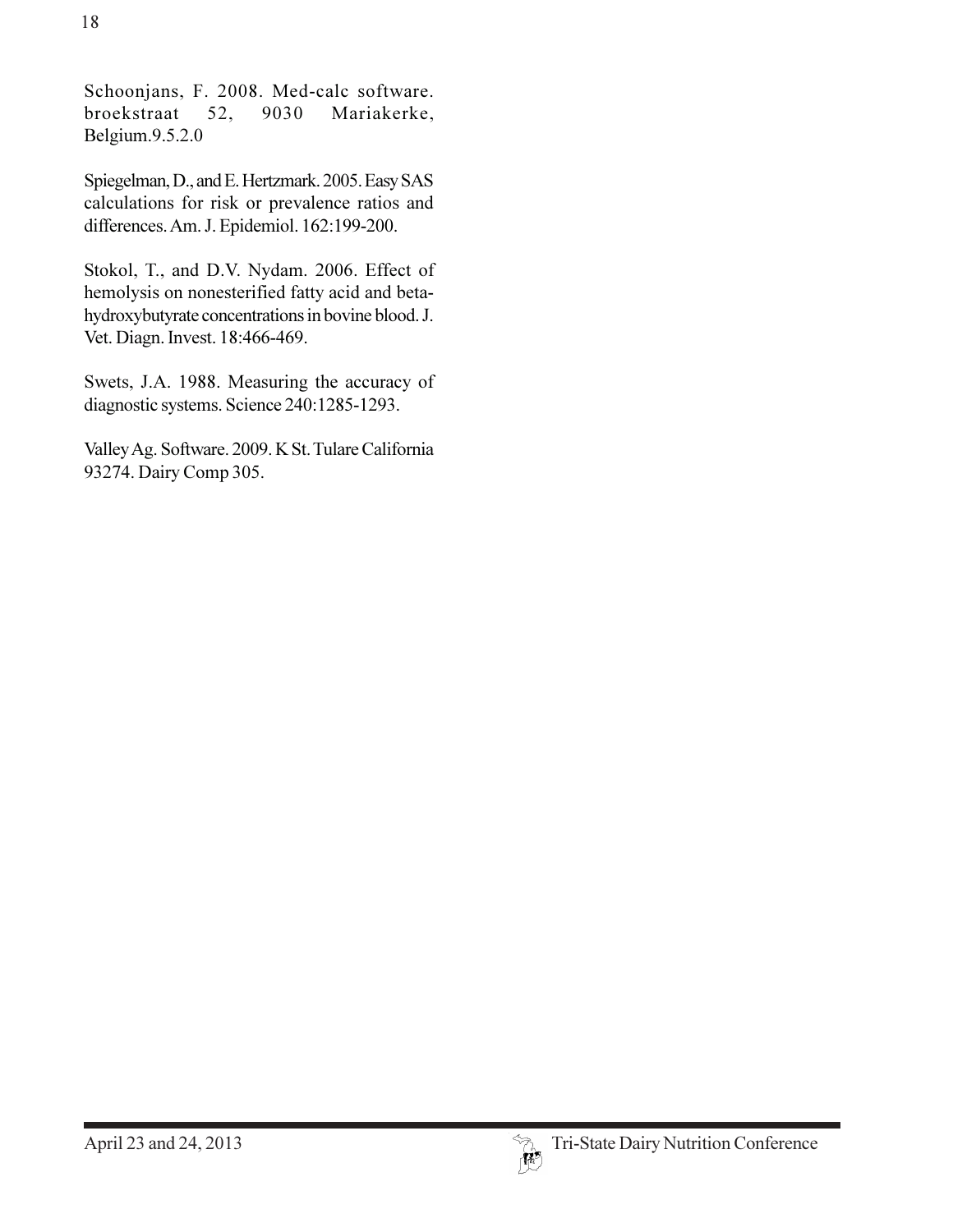| Animals sampled pre-partum  |                                      |         |                   |                        |          |  |
|-----------------------------|--------------------------------------|---------|-------------------|------------------------|----------|--|
| Disease <sup>1</sup>        | Critical NEFA threshold <sup>2</sup> | $AUC^3$ | Risk Ratio (RR)   | 95% RR CI <sup>4</sup> | P-value  |  |
| DA                          | 0.27                                 | 0.6     | 2.0               | $1.1 - 3.7$            | 0.03     |  |
| <b>CK</b>                   | 0.26                                 | 0.6     | 1.8               | $1.2 - 2.5$            | 0.001    |  |
| MET and/or RP               | 0.37                                 | 0.6     | 2.2               | $1.6 - 3.0$            | < 0.0001 |  |
| Any 3                       | 0.29                                 | 0.6     | 1.8               | $1.4 - 2.2$            | < 0.0001 |  |
| Animals sampled post-partum |                                      |         |                   |                        |          |  |
| <b>Disease</b>              | Critical NEFA threshold <sup>1</sup> | $AUC^2$ | <b>Risk Ratio</b> | 95% RR CI <sup>3</sup> | P-value  |  |
| DA                          | 0.72                                 | 0.8     | 9.7               | $4.2 - 22$             | < 0.0001 |  |
| <b>CK</b>                   | 0.57                                 | 0.7     | 5.0               | $2.3 - 11$             | < 0.0001 |  |
| <b>MET</b>                  | 0.36                                 | 0.6     | 17                | $2.0 - 133$            | 0.008    |  |
| Any 3                       | 0.57                                 | 0.7     | 4.4               | $2.6 - 7.3$            | < 0.0001 |  |
| <b>Disease</b>              | Critical BHB threshold <sup>1</sup>  | $AUC^2$ | <b>Risk Ratio</b> | 95% RR CI <sup>3</sup> | P-value  |  |
| DA                          | 10                                   | 0.8     | 6.9               | $3.7 - 12.9$           | < 0.0001 |  |
| <b>CK</b>                   | 10                                   | 0.7     | 4.9               | $3.2 - 7.3$            | < 0.0001 |  |
| <b>MET</b>                  | $\overline{7}$                       | 0.6     | 2.3               | $1.1 - 5.1$            | 0.037    |  |
| Any 3                       | 10                                   | 0.7     | 4.4               | $3.1 - 6.3$            | < 0.0001 |  |

Table 1. Receiver operator characteristic (ROC) curve determination of critical non-esterified fatty acids  $(NEFA)(mEq/L)$  and -hydroxybutyrate  $(BHB)(mg/dL)$  thresholds as predictors of disease and risk ratios of disease based on these critical thresholds.

 $\Delta$ <sup>1</sup>DA = Displaced abomasum, CK = clinical ketosis, MET = metritis, and RP = retained placenta.

<sup>2</sup>Highest combined specificity and sensitivity.

<sup>3</sup>Area under the curve.

<sup>4</sup>Risk ratio confidence interval.

Table 2. Cox proportional hazard model of the effect of non-esterified fatty acids (NEFA) (mEq/L), and/or -hydroxybutyrate (BHB) (mg/dL), covariates, and animals clustered within herds on days to conception after voluntary waiting period.

| Sampled Population | Variable         | <b>Hazard Ratio</b> | P-value |  |
|--------------------|------------------|---------------------|---------|--|
|                    |                  |                     |         |  |
| Pre-partum cohort  | $NEFA \geq 0.27$ | 0.81                | 0.01    |  |
|                    | Parity           | 0.73                | 0.0004  |  |
| Post-partum cohort | $NEFA \geq 0.72$ | 0.84                | 0.05    |  |
|                    | $BHB \ge 10$     | 0.93                | 0.40    |  |
|                    | Parity           | 0.81                | 0.01    |  |
| Post-partum cohort | BHB > 10         | 0.87                | 0.09    |  |
|                    | Parity           | 0.80                | 0.01    |  |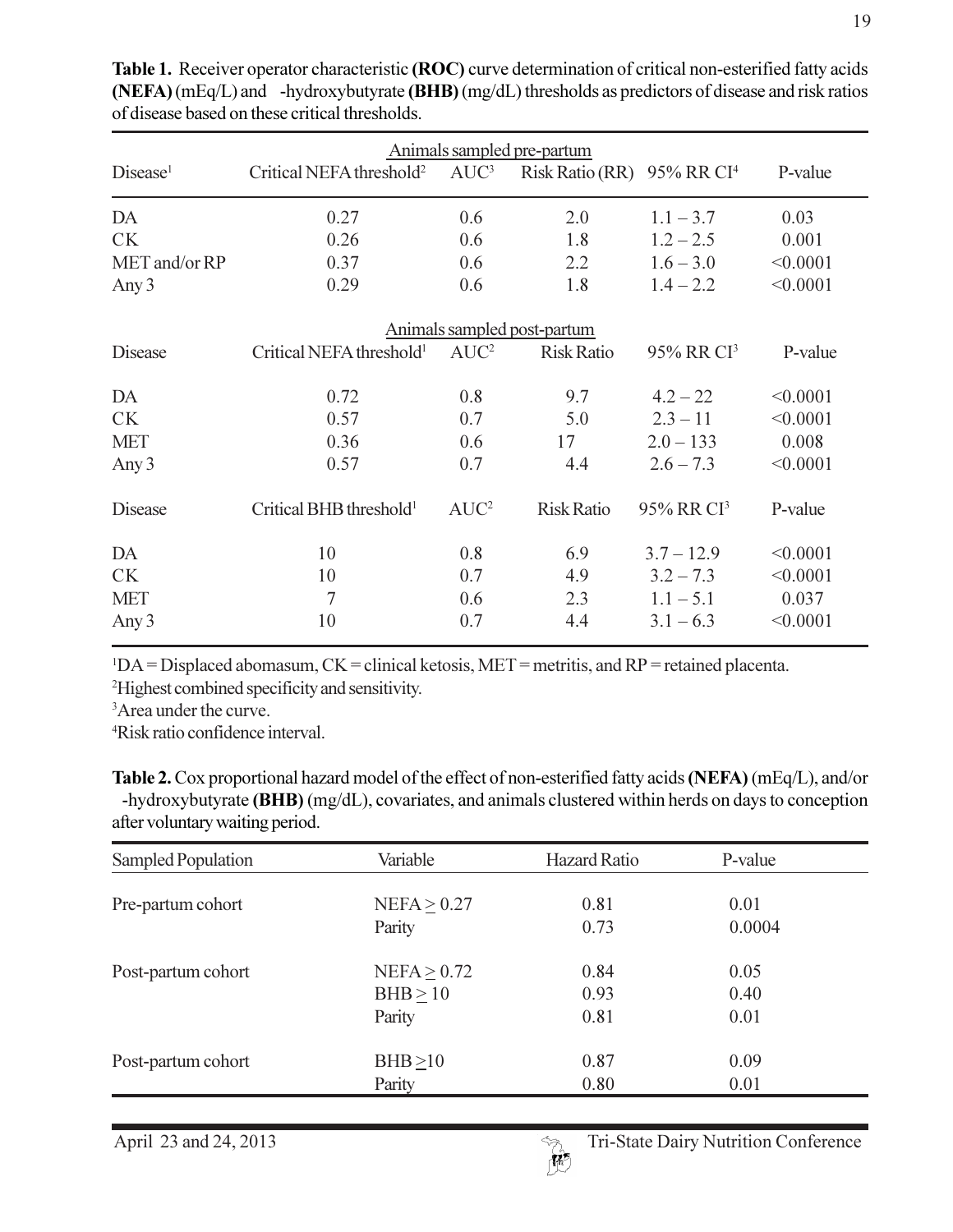| Sampled Population           | Variable                         | <b>Hazard Ratio</b> | P-value       |  |
|------------------------------|----------------------------------|---------------------|---------------|--|
| Pre-partum cohort            | $NEFA \geq 0.33$<br>Parity       | $-1503$<br>$-1223$  | 0.001<br>0.01 |  |
| Post-partum cohort - heifers | NEFA > 0.57<br>BHB > 10          | $-1074$<br>$-315$   | 0.02<br>0.50  |  |
| Post-partum cohort - cows    | $NEFA \geq 0.72$<br>$BHB \ge 10$ | $-1423$<br>$-363$   | 0.001<br>0.40 |  |
| Post-partum cohort - cows    | BHB > 10                         | $-865$              | 0.04          |  |

Table 3. Mixed models for the effect of non-esterified fatty acids (NEFA) (mEq/L), and/or -hydroxybutyrate (BHB) (mg/dL), covariates, and herd as a random effect on milk production measured by 120 DIM mature equivalent (ME) 305 (kg).

Table 4. Herd level effect of elevated nonp-esterified fatty acids (NEFA) or -hydroxybutyrate (BHBA) concentrations on outcomes.

| Herd Alarm Level         |                                                                                   |                                                           |                         |  |
|--------------------------|-----------------------------------------------------------------------------------|-----------------------------------------------------------|-------------------------|--|
| Proportion<br>of Animals | Metabolite Level                                                                  | Effect on Outcomes <sup>1</sup>                           | P-value                 |  |
| 15%                      | Pre-partum NEFA: 0.27 mEq/L                                                       | $+3.6\%$ Disease<br>$-1.2\%$ in PR<br>$-620$ lb of ME 305 | 0.006<br>0.006<br>0.002 |  |
| 15%                      | BHBA: 12 mg/dL<br>BHBA: $10 \text{ mg/dL}$ in cows <sup>2</sup>                   | $+1.8\%$ disease<br>$-0.8$ in PR<br>-788 lb of ME 305     | 0.03<br>0.03<br>0.0004  |  |
| 15%                      | Post-partum NEFA: 0.70 mEq/L<br>$0.60$ mEq/L<br>$0.70$ mEq/L in cows <sup>2</sup> | $+1.7\%$ disease<br>$-0.9$ PR<br>$-1305$ lb of ME 305     | 0.04<br>0.05<br>< 0.001 |  |

<sup>1</sup>Disease = incidence of displaced abomasum or clinical ketosis in sampled animals;  $PR$  = herd level pregnancy rate; and ME 305 = Estimated mature milk equivalent 305 at 120 DIM (4 test days). <sup>2</sup>Cows = parity  $\geq$  2.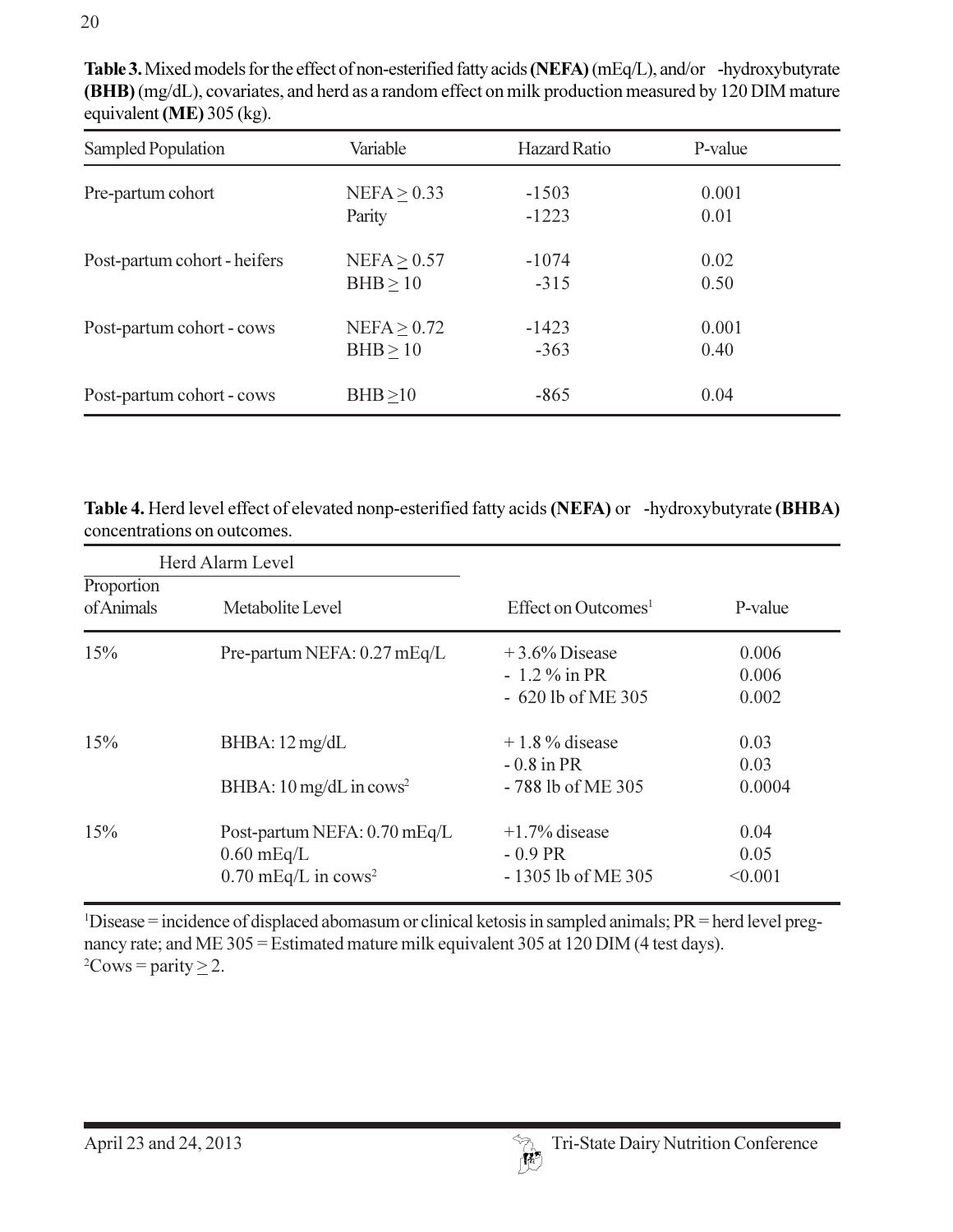

Figure 1. Receiver operator characteristic (ROC) curve determination of critical threshold (upper most left hand corner) for NEFA concentrations predicting displaced abomasum in animals sampled post-partum.



Figure 2. Kaplan-Meier curves of time to pregnancy of cows and heifers with non-esterified fatty acids (NEFA)  $\geq$  0.27 mEq/L or < 0.27 mEq/L measured in serum 14 to 2 days prepartum.